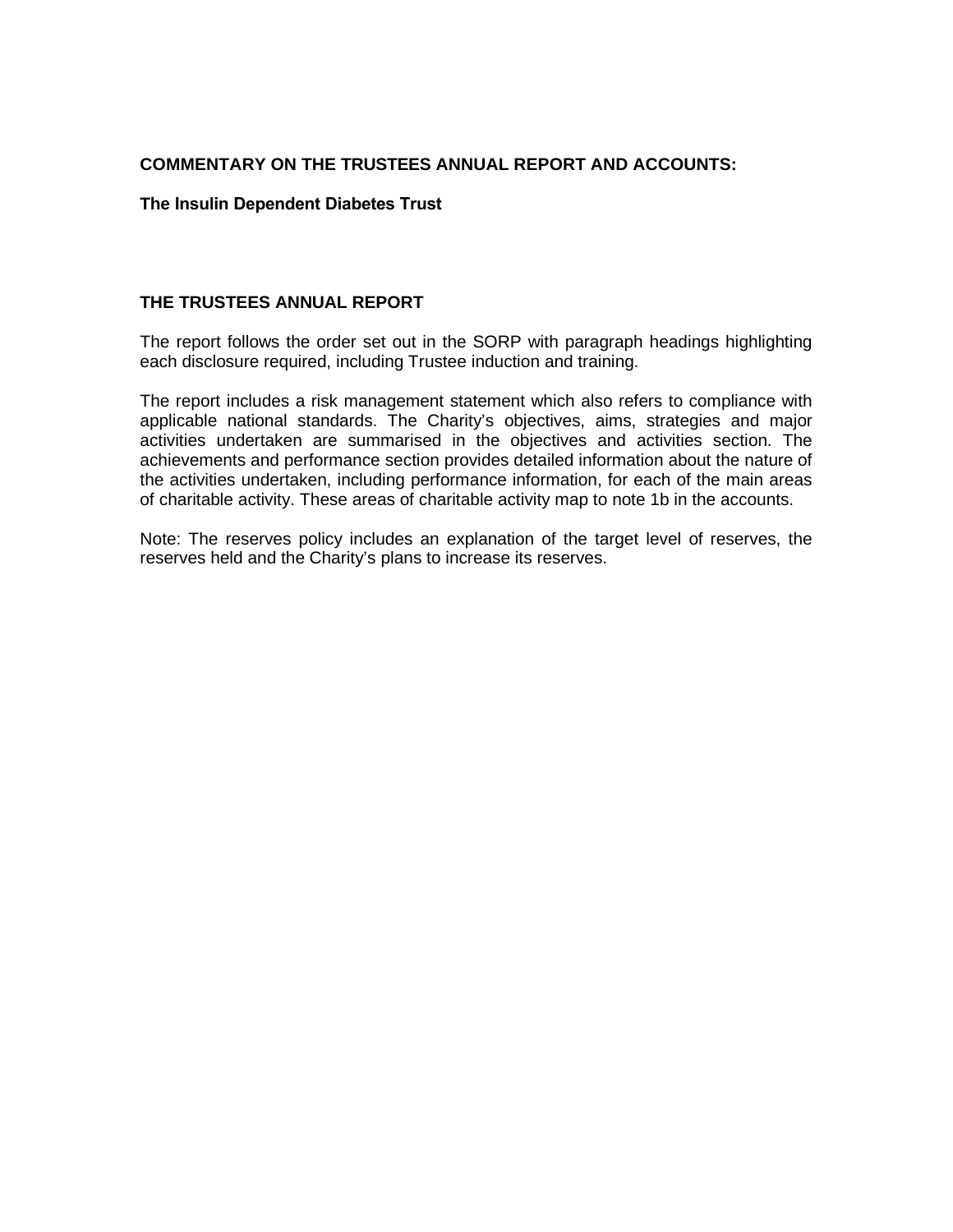### **The Insulin Dependent Diabetes Trust Company Information**

The Insulin Dependent Diabetes Trust Limited is a company limited by guarantee and a registered Charity governed by its Memorandum and Articles of Association.

#### **Directors and Trustees**

| Jenny Hirst MBE    | Co-Chairman            |
|--------------------|------------------------|
| Dr Matthew Kiln    | Co-Chairman            |
| Dr Laurence Gerlis | <b>Medical Advisor</b> |

## **Other Trustees**

Associate Professor Gary Adams Carol Baker John Birbeck John Hutchinson Larrane Ingram Veronica Readman Dr Rob Rijckborst

### **Secretary and Treasurer**

Jenny Hirst MBE

## **Accountants**

Paul Slater & Co, 1 Washington Street, Northampton, NN2 6NN

#### **Bankers**

Yorkshire Bank, Gold Street, Northampton

## **Registered Office**

210 Abington Avenue, Northampton NN1 4PR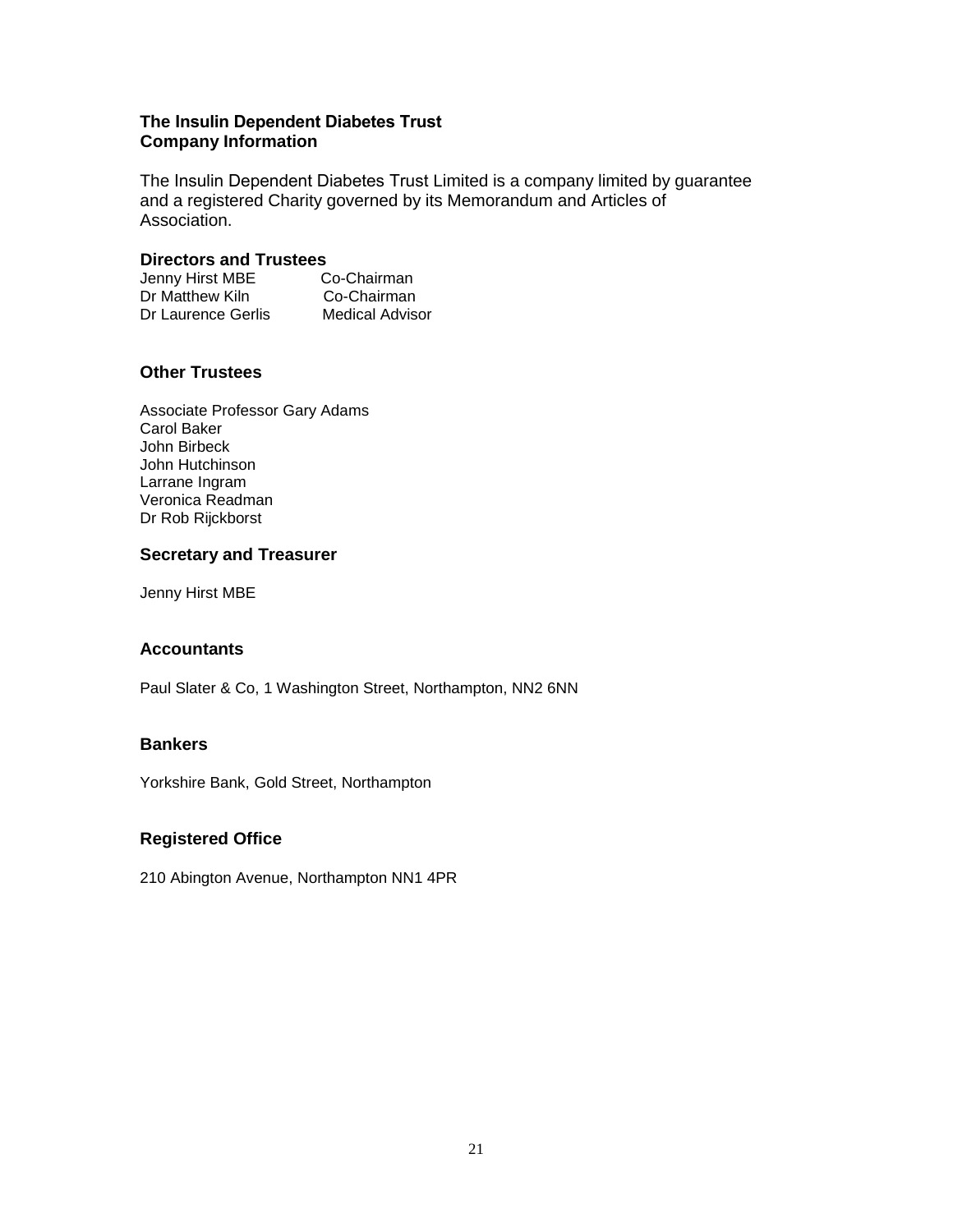## **Company Number**

3148360

## **Registered Charity Number**

1058284

### **Insulin Dependent Diabetes Trust For The Year Ended 31st December 2015**

# *Structure, Governance and Management*

# **Governing Document**

The organisation is a charitable company limited by guarantee, incorporated on 10 December 1995 and registered as a Charity in January 1994. The company was established under a Memorandum of Association which established the objects and powers of the charitable company and is governed under its Articles of Association. In the event of the company being wound up members are required to contribute an amount not exceeding £5.00.

## **Recruitment and Appointment of Board of Trustees**

The directors of the company are also charitable Trustees for the purposes of Charity law and under the company's Articles are known as members of the Board of Trustees. Under the requirements of the Memorandum and Articles of Association the members of the Board of Trustees are elected to serve for a period of three years, after which they must be re-elected at the next Annual Meeting.

Due to the nature of the work of the Charity and the importance of understanding the needs of and representing people with diabetes and their families, at no time shall the number of Trustees who are medically qualified or are allied Health Professionals exceed twenty five percent of the total number of Trustees. The Charity records the particular skills of the Trustees in order to maintain a broad mix of skills and expertise.

# **Trustee Training**

The Trustees are familiar with the practical work of the Charity. New Trustees are encouraged to take short training sessions to familiarise themselves with:

- The responsibilities of Trustees.
- The documents and Memorandum and Articles of Association for the operations of the Charity.
- The current financial position and sources of funding of the Charity.
- The objectives and forward plans for the Charity.

## **Risk Management**

The Trustees cannot find any major risks to which the Charity is exposed each financial year when preparing and updating the strategic plan, in particular those relating to the operations and finances of the Charity.

A risk register has been established. Procedures are in place to ensure compliance with health and safety of staff and visitors to the offices. Internal control risks are minimised by the implementation of procedures for authorisation of all transactions and projects.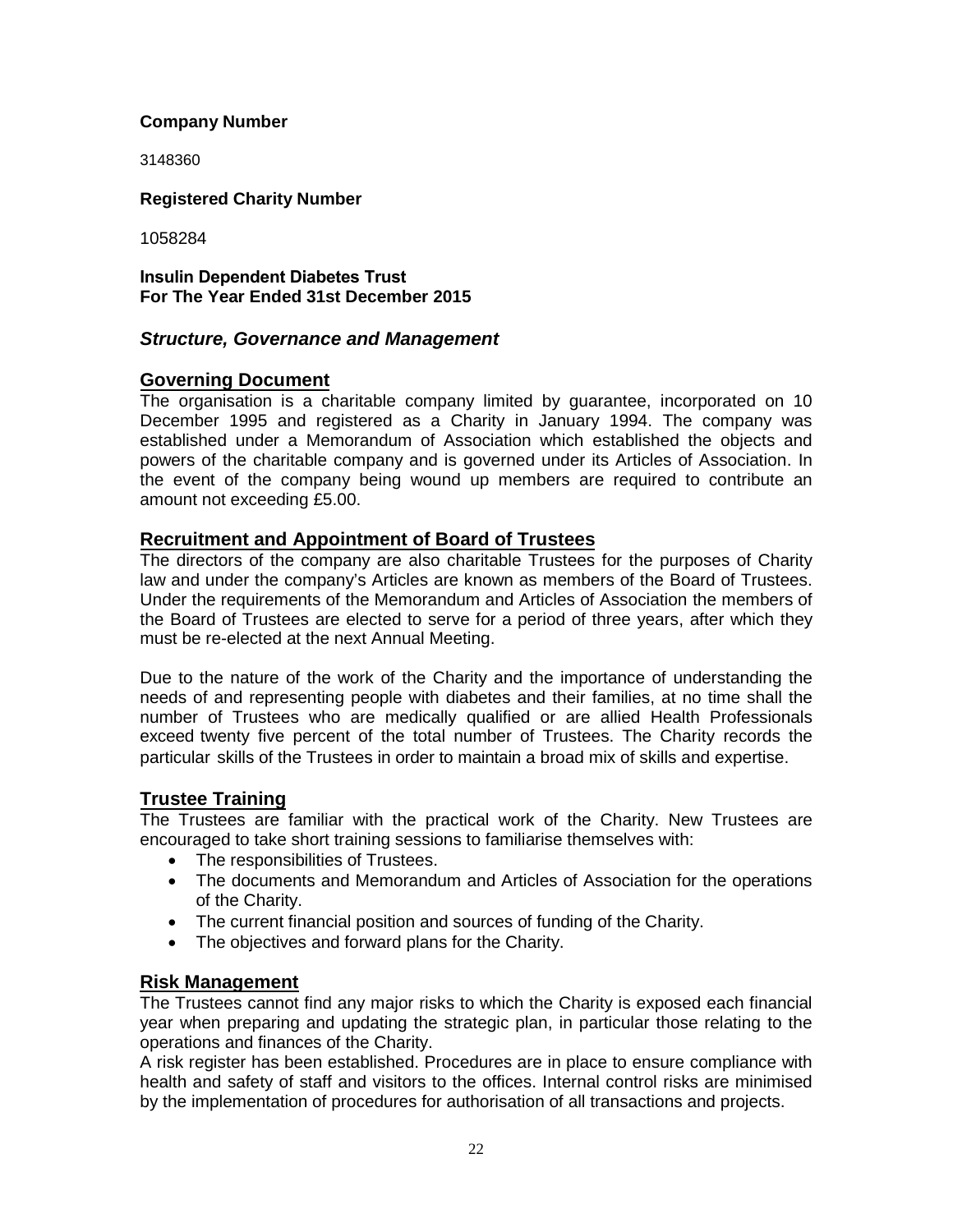# **Organisational Structure**

A board of a maximum of 10 Trustees administers the Charity, covering policy, membership and finance. Minor day to day decisions are taken by the Co-Chairs. Modern technology enables consultations to be made quickly and easily. Major decisions on future policies are taken to the AGM for approval of members.

During 2015, the staff team consisted of two full time and two part time people with temporary staff being employed from time to time.

Martin Hirst has successfully completed his first year as Chief Executive Officer to prepare the Charity for the future and Tim Green has successfully completed his first year as Deputy Database Manager.

Tim Green and Caroline York have both attended a Health and Safety training course and Caroline York is attending a computer training course. The Charity will continue to update staff skills when required to ensure their skills and knowledge remain relevant and up to date.

# **Related Parties**

The Charity has no financial links with any other charities or organisations. The Charity does not accept any financial assistance or sponsorship from pharmaceutical companies.

The Charity is a member of Health Action International and Jenny Hirst is an adviser to their large study looking at the global accessibility and affordability of insulin.

During 2015, the Charity has acted in an advisory capacity with Flexitol who have produced a foot care package to educate primary care Health Professionals. It has also endorsed Pomegreat, a juice drink that is sweetened by a natural product with no added sugar.

## *The Trust does not pass on or share members' details to any other organizations and does not use aggressive fundraising such as cold calling or mass mailings.*

# **Objectives and Activities**

The Charity's main objectives remain unchanged:

- To offer care, support and information to people with Type 1 and Type 2 diabetes and their families.
- To ensure that those people who are dependent on insulin for the treatment of their diabetes have a fully informed choice of insulin.
- To try to ensure that animal insulin continues to remain available for those who require it.
- To fund research aimed at improving the lives of people with diabetes now.
- The Trust does not pass on members' details to any other organisations and does not use aggressive fundraising methods such as cold calling or mass mailings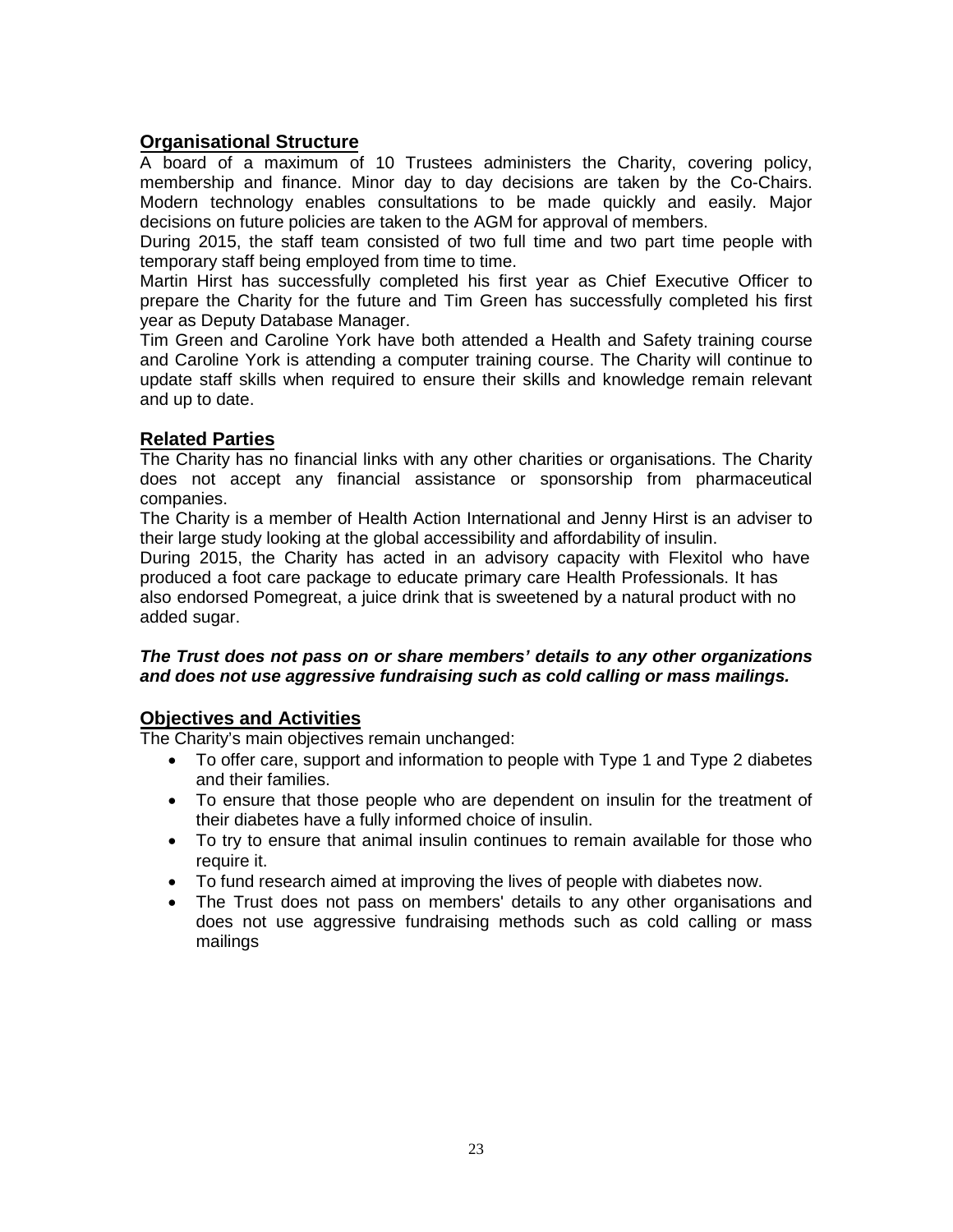# *The main objectives of the Charity for the year focused on the need to:*

- Reach more people with Type 1 and Type 2 diabetes to offer information and support.
- Help children with diabetes and their parents with the provision of information to them and to develop ways of enabling teachers to better understand the needs of children with diabetes in schools.
- To ensure widespread distribution of existing booklets to provide information and support with the aim of improving quality of life and reducing hospital admissions.
- To put into practice plans for raising funds as the Charity has already reduced costs as far as possible.
- To survey members to establish their experiences of the treatment and care they receive from the NHS.

Achieving these objectives included the following:

- Increasing the promotion of the help the Charity can offer through letters to the editors of local newspapers.
- There has been active marketing of the Parents Passport for Schools and this has resulted in a large uptake in demand for the booklet, particularly from flyers in the Times Educational Supplement.
- To continue to develop and update information leaflets on the many aspects of diabetes.
- The membership survey had an excellent response, the results were analysed by Dr Gary Adams and a report, Diabetes – Care in Crisis, was published in November 2015. It was sent to key politicians, MPs and policy makers but the response was poor.
- Continuing to market of the Trust's first book, 'Diabetes Food, Meds and More'.
- Starting IDDT's monthly lottery in June 2015 and this has produced an income for the Charity of over £2,500. Participants are still increasing and it is expected that the lottery will produce an income of over £5,000 in 2016.
- To continue to target Health Professionals so that they receive regular information from the Charity and free information leaflets for their patients but with the introduction of payment for the delivery of over 20 copies of such publications.
- Endorsing Pomegreat juice increased our income by £6,000.

## **Achievements and Performance**

#### **Membership**

As agreed by the Trustees, health professional membership was offered to the 15,000 Health Professionals on the database and they were informed that the Newsletters would only be sent to members. The fee is £15.00 and they receive a package of leaflets and extra free leaflets for their patients. However, the response was disappointing and during 2015 only 74 Health Professionals joined but the Charity made a saving of around £36,000 by no longer sending Newsletters and Type 2 & You to all the Health Professionals on the database.

By the end of 2015, the Charity's membership was over 17,000 the increase being primarily from editorials in local newspapers and the popularity of the booklets which are often recommended by Health Professionals to their patients.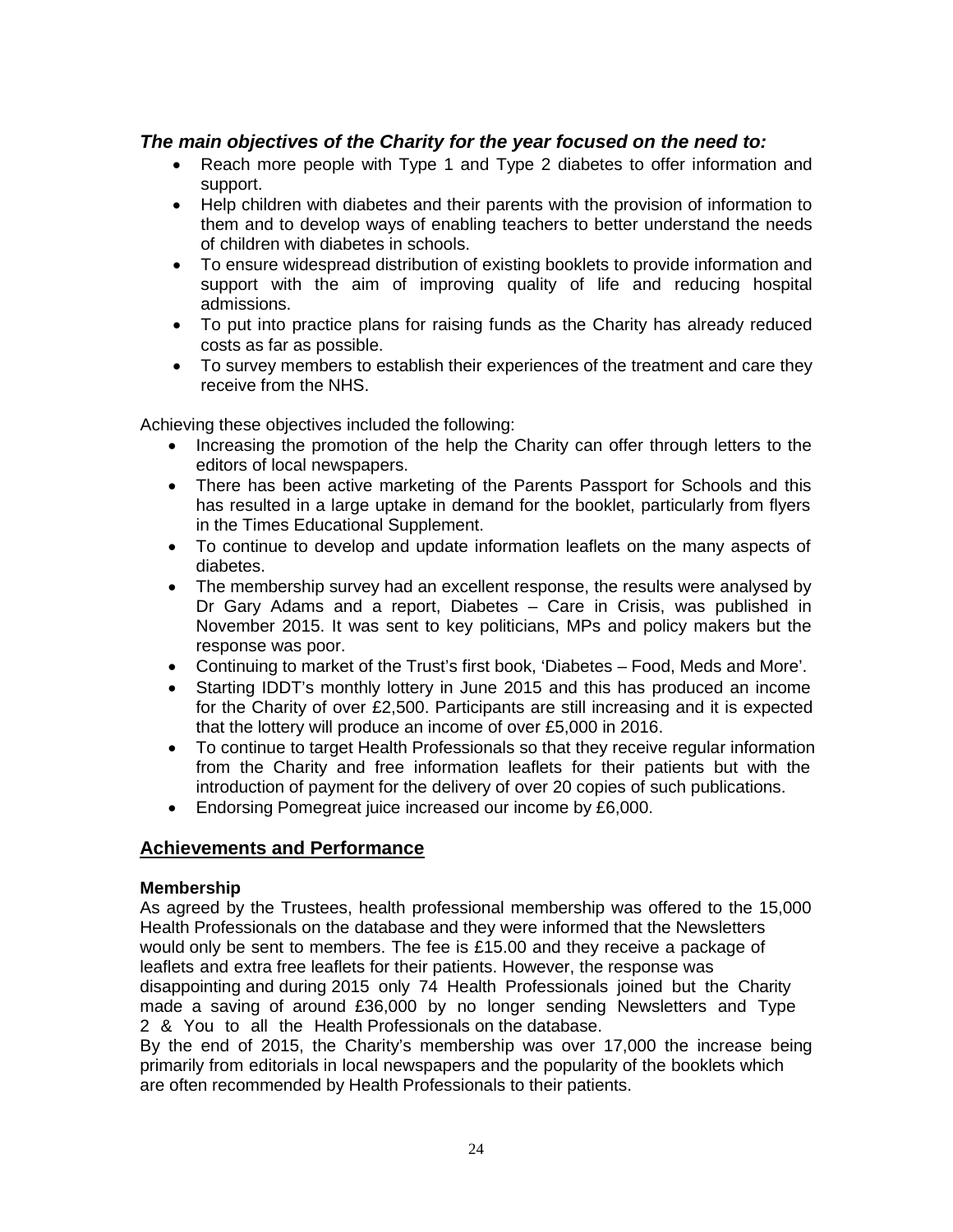### **Information provision and listening service**

The Charity continues to publish a quarterly Newsletter and Type 2 & You. These are distributed to members according to their type of diabetes and to Health Professionals who have joined the Charity. There has been a gradual increase in members receiving the Newsletter and Type 2 & You electronically which is a saving on postage.

The quarterly Newsletter and Type 2 & You are the main sources of regular contact with membership. They are both published in large print and in 2015 talking versions have been placed on the website for people with visual impairment. Again the Trustees thank the readers for their unfailing help with this.

In order save funds, in 2015 there was no Conference and the AGM was held at the Kettering Park Hotel on a half day in November 2015.

### **Website**

The Trust continues to employ a webmaster to regularly update and monitor traffic to the website. The website is being updated in order to enable it to be accessible to smart phones. Many orders for booklets and leaflets are received from the website and it continues to be a stable source of new members.

### **Health Professionals**

As the Trustees recommended increasing the Charity's presence with Health Professionals, several Health Professional conferences were attended and various other events had 'Here to Help' leaflets in delegate Packs. This will continue in 2016.

#### **International activities**

IDDT – International maintains its links with people and groups in countries around the world. The Charity continues to offer support and information to people in other countries who need animal insulin. Providing information and support wherever people live continues to be a major role.

The Trustees thank Wockhardt UK for their commitment to the ongoing supply of bovine and porcine insulin in vials and cartridges although only one supplier of animal insulin is an unsafe and vulnerable position for the significant numbers of people who need it.

The Trust continues to have concerns that there is increasing evidence that analogue insulin's have no significant benefits over human insulin for the majority of people requiring insulin treatment and as they are considerably more expensive, the NHS is wasting many thousands of pounds. The Trust also has concerns at the recent introduction of analogue insulin's of different strengths and fears that mistakes could happen with serious consequences.

## **Support for people in developing countries**

The Charity again collected and donated unwanted, in-date insulin and other supplies for people in developing countries who are unable to afford the high cost of insulin and the treatment they need. The Trustees thank all those who send unwanted supplies, especially the diabetes clinics around the UK who are very supportive of this initiative.

The Charity's 'sponsor a child scheme' to help with the insulin and medical costs of children at Dream Trust in India continues and the medical and educational needs of children and young people with diabetes are being supported by members. The **Charity**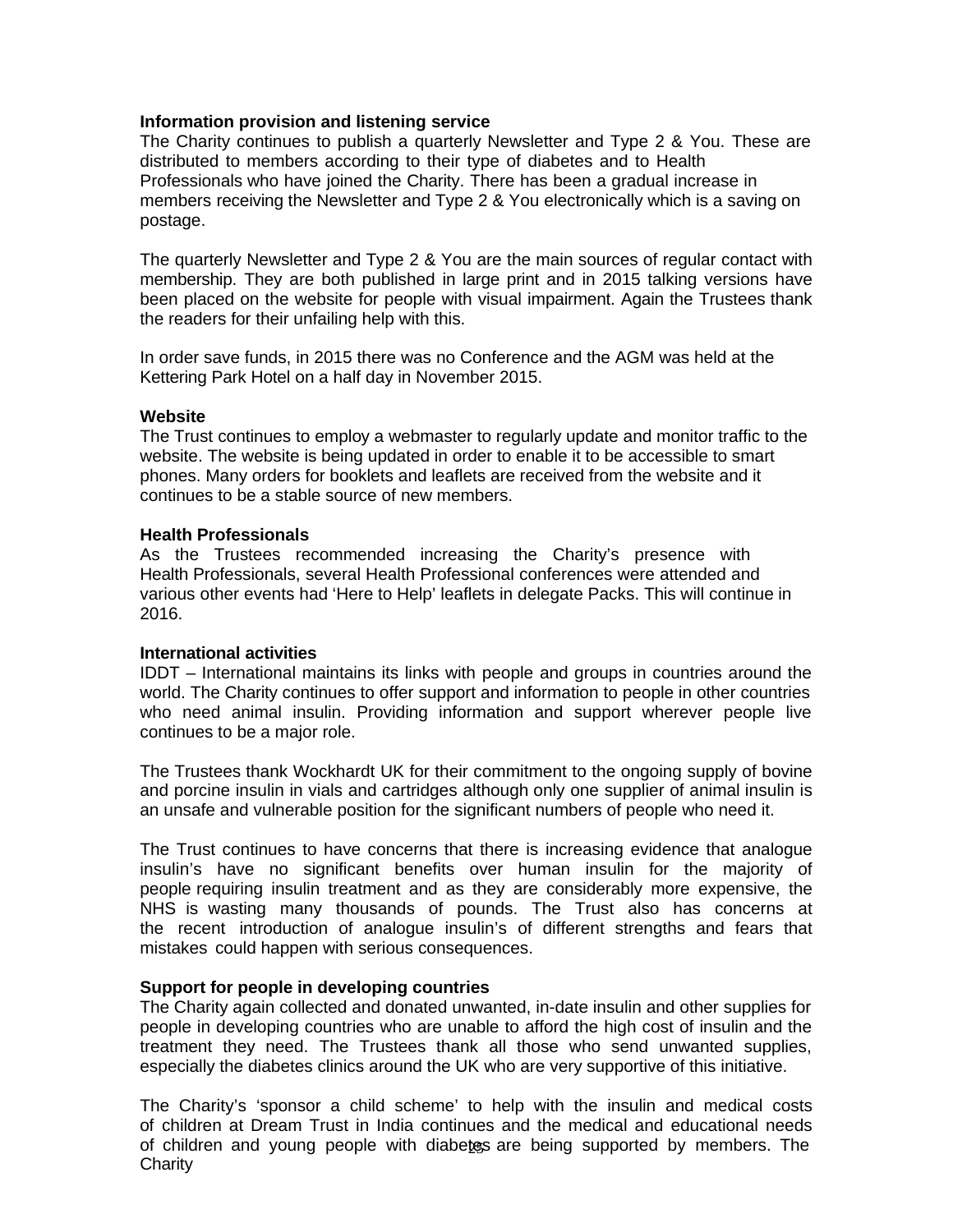and Dr Pendsey at Dream Trust express their gratitude to IDDT members who support needy families.

## **IDDT's financial position**

During 2015 the Trust looked to increase income as well as trying to reduce our expenditure. The policy of being transparent with members about the need to increase income to secure the Charity's future was effective.

- 1. The income from legacies during 2015 was the highest annual income since the Charity formed and the Trustees are extremely grateful to all those who left a legacy to IDDT.
- 2. Donations from members increased significantly and those making standing order payments gradually increased throughout the year.
- 3. Handling charges to Health Professionals for orders of multiple copies of booklets was largely accepted and over £1,200 was raised towards delivery costs.
- 4. The sales of the recipe book continue and pre-Christmas sales produced a profit of over £700.00.

# **IDDT Research Grants**

The Trust has made the decision to support one large 5 year study at Nottingham University which is investigating the action of insulin and in 2015 awarded £100,000.

## **Financial Review**

The financial accounts are set out on the profit and loss balance sheet and the notes to the accounts. The financial statements have been prepared implementing the Statement of Recommended Practice for Accounting and Reporting by Charities by the Charity Commission for England and Wales [effective October 2000] and in accordance with the Financial reporting Standard for Smaller Entities [effective June 2002]. The Trustees consider the financial performance by the Charity during the year has been satisfactory.

The Statement of Financial Activities show net outgoing resources for the year of a revenue nature of £510,179 and net realised incoming of a capital nature of £874,770 making net overall realised outgoing resources of  $£364,591$ . The total reserves at the year end stand at £1,727,885

## **Principle funding sources**

The principle sources of income are from legacies and voluntary donations. The Trustees are aware of the need to generate greater regular income and have taken steps to try to achieve this and are continuing to do so.

#### **Investment Policy**

Under the Memoranda and Articles of the Charity, the Charity has the power to make any investment that the Trustees see fit.

#### **Reserves Policy**

The Trustees have resolved to establish reserves to provide for future activities, and the Trustees have wide powers of investment.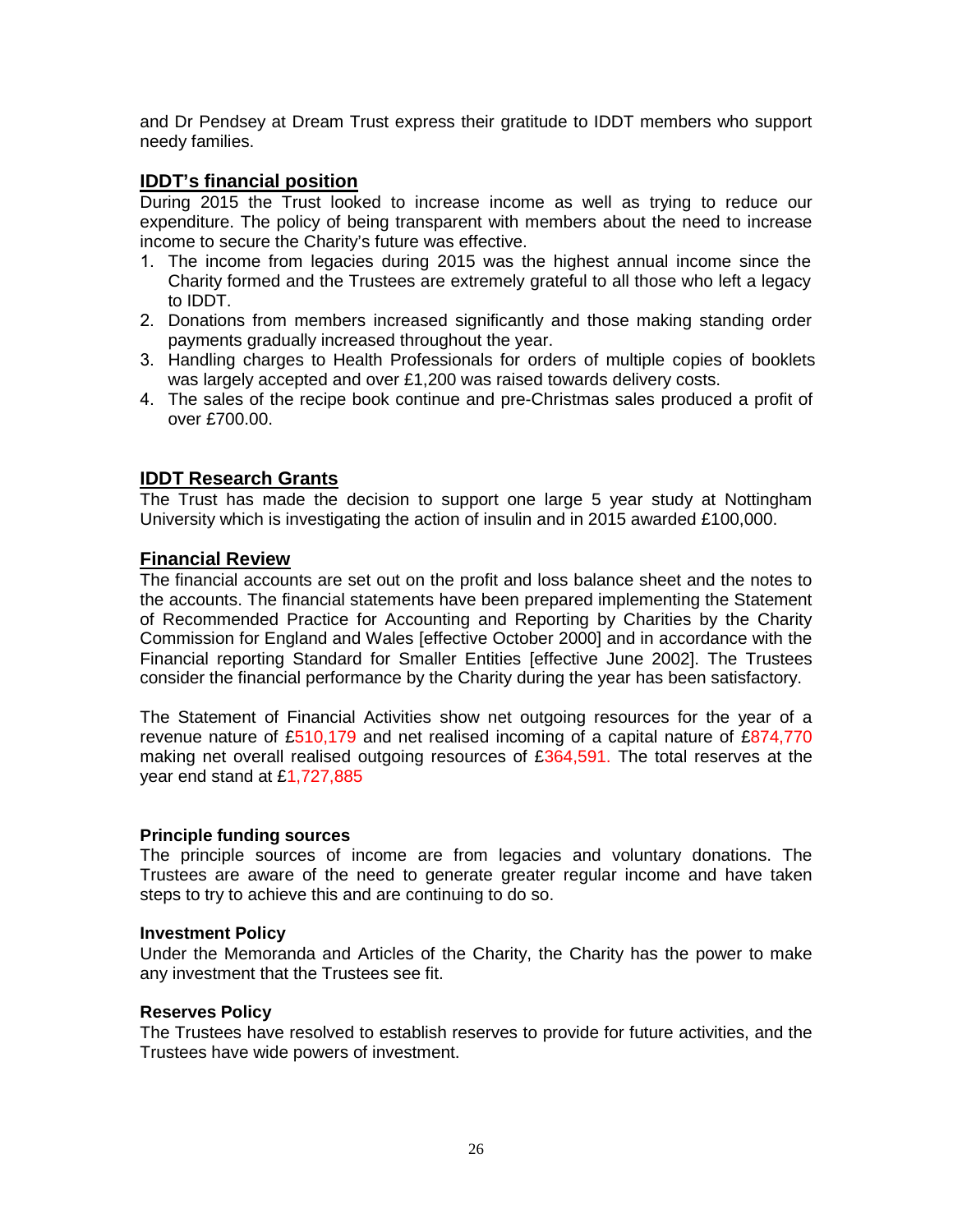Within those powers, a statement of investment principles has been set out as below. The policy on reserves is that existing assets are retained to produce income, income which is wholly utilised to support existing activities. There is no intention in the long term to either increase or reduce the capital held. The policy is justified in that it is necessary to preserve income at the present levels in order to maintain the activities of the Charity.

#### **Details of related parties and transactions with related parties**

Apart from monthly editorial fees paid to the Co-Chairman, as agreed with the Charity Commission, the Trustees receive only out of pocket expenses.

#### **Specific changes in fixed assets of each of the funds**

The Board of Trustees is satisfied that the Charity's assets are available and adequate to fulfill its obligations.

#### **Share Capital**

The company is limited by guarantee and therefore has no share capital.

## **In Conclusion**

The Trustees are very grateful for the continued generosity of the members in making donations and especially to the increasing number of people who make regular donations through their bank. The Trustees also wish to record their gratitude to the donors of legacies and donations in memory of loved ones. Their kindness in helping other people with diabetes is very much appreciated.

The Trustees would also like to express their thanks for the continuing support and help of members and their families which provides encouragement to Trustees to continue with the aims and objectives of IDDT. This support reflects the needs of people living with diabetes to be represented by a patient/carer based Charity that understands their needs and remains independent and uninfluenced by outside financial influences.

Considering the small number of members of staff and the amount of work that is covered, the Trustees would like to thank the staff for their continued dedication and hard work during 2015.

The Trustees reaffirm their commitment and determination to try to ensure that people with diabetes and their families have the informed choices of treatment and the access to them that they deserve and need. In the light of the evidence from national audits that the care and treatment of both Type 1 and Type 2 in the NHS is not improving, the Trustees are committed to try to raise awareness of this and influence policy makers to bring about the necessary improvements.

#### **Legal Status**

The Charity is an incorporated Charity governed by memorandum and articles. There are no restrictions in the governing document on the operation of the Charity or on its investment powers, other than those imposed by general Charity law.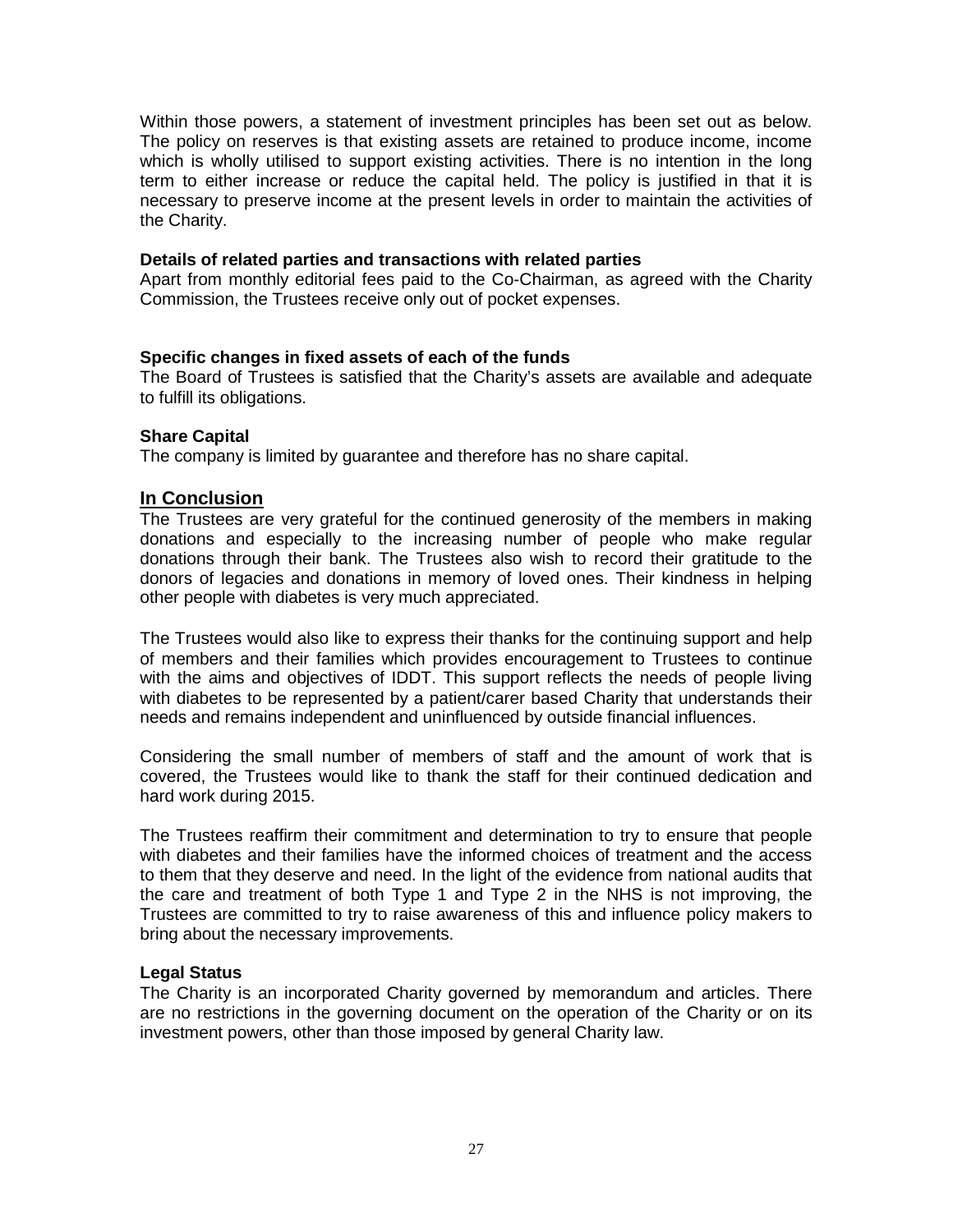**By order of the Trustees.**

**Mrs J Hirst MBE (Joint Chairperson)**

*The members of the Board of Trustees of the Charity during the year ended 31st December 2015 were:*

- **Co- Chairman Jenny Hirst MBE Dr Matthew Kiln Treasurer Acting Jenny HIrst**
- **Medical Adviser Dr Laurence Gerlis**
- **Trustees Associate Professor Gary Adams Carol Baker John Birbeck John Hutchinson Larrane Ingram Veronica Readman Dr Rob Rijckborst**

All the directors of the company are also Trustees of the Charity, and their responsibilities include all the responsibilities under the Companies Act and of Trustees under the Charities Act.

The members of the Board of Trustees of the Charity at the date the report and accounts were approved were:

- **Co- Chairman Jenny Hirst MBE Dr Matthew Kiln**
- **Treasurer Jenny Hirst MBE**
- **Medical Adviser Dr Laurence Gerlis**
- **Trustees Associate Professor Gary Adams Carol Baker John Birbeck John Hutchinson Larrane Ingram Veronica Readman Dr Rob Rijckborst**

**Bankers**

**Yorkshire Bank Gold Street Northampton**